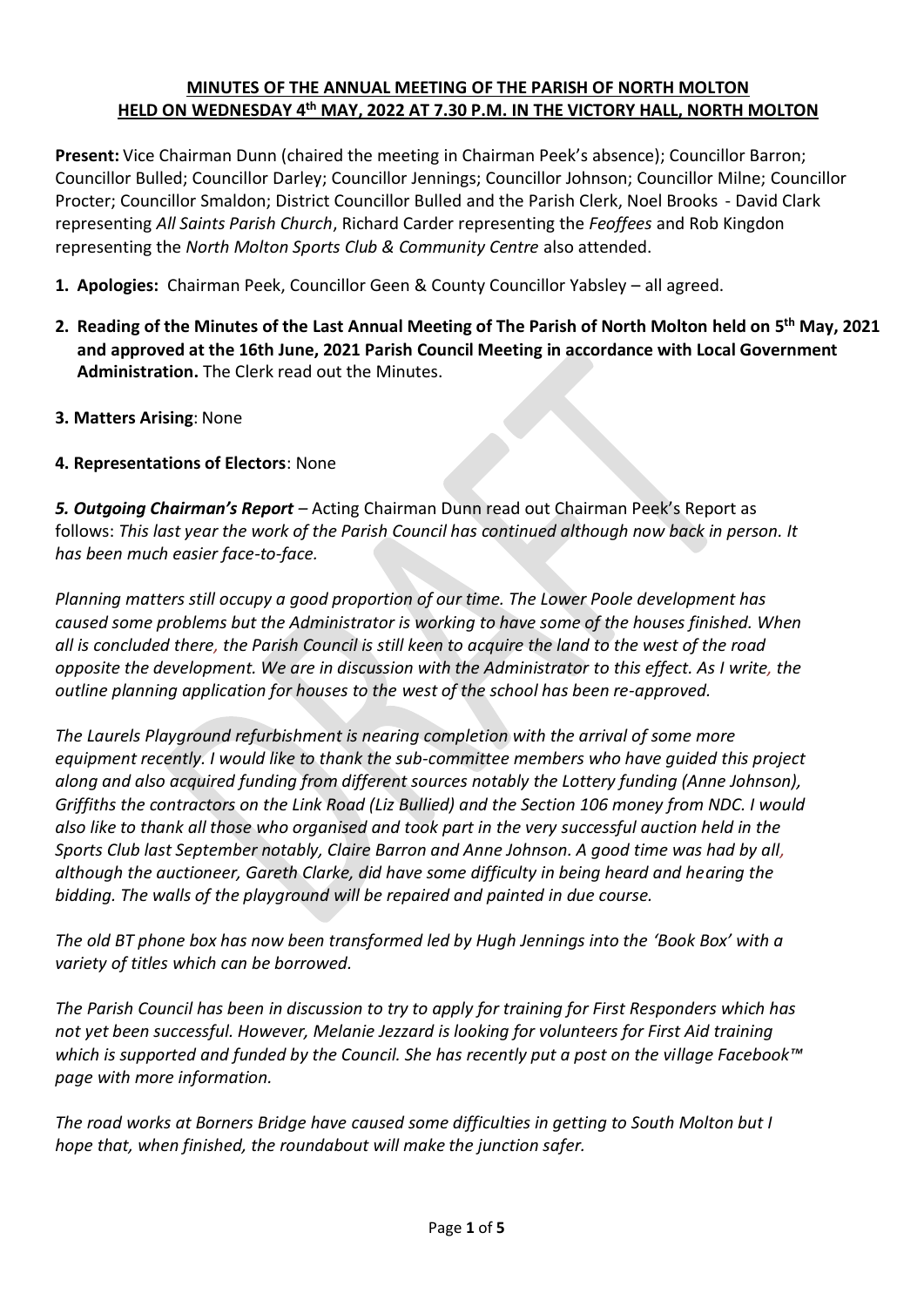*The Highways sub-committee continues to keep an eye on and organise work on our roads. If you see any problems, please get in touch so that we can organise to do remedial work.*

*There will shortly be a new Parish website which will be more up-to-date in its look. It is a work-inprogress and will be completed soon.*

*I* would like to thank my fellow councillors for all their help and support in the last year. Meeting *back in person has been a welcome relief from Zoom™ meetings although they have their place.*

*I am sorry that I am unable to be at the meeting in person as I will be in Spain to celebrate my eldest son's marriage to a Spanish Lady.*

## **Heasley Mill Village Hall Management Committee**

Councillor Barron read out Chairman Jackie Blackmore's 31<sup>st</sup> March, 2022 End-of-Year Report as follows:

*Once again quite a strange year for the Hall with the continued pandemic issues due to Covid 19.*

*However, the Hall has been hired at various times when the restrictions have made it easier for hiring which has raised a total of £870 including a funeral and art workshop plus exhibition.*

*At the end of last July the family of Mary Moore held a Celebration Afternoon which family and friends attended - whilst the weather was a little chilly there was a wonderful selection of food produced by Helen Jennings.* 

*The costs for general maintenance and repairs during the year were £464 and the Hall Committee would like to thank the North Molton Parish Council for their continued support which is very much appreciated.*

*Jacqui Blackmore - Chairman 1" May 2022*

## **Feoffees**

On behalf of The *Feoffees*, Richard Carder reported that the organisation continued to look after seven properties, one of which was *The Old School Hall*. Refurbishment works had continued, for example, at *Bakery Cottage* which had been re-pointed. The *Feoffees* had taken over control of the management of *The Old School Hall* following the disbanding of its Management Committee in April. A review on *The Old School Hall* would take place in November when its insurance was due to expire. There was a full complement of tenants and a waiting list of some thirty or forty people - whenever a vacancy became available, it was advertised on social media with responses being received within minutes – there was an emphasis on housing local people. Consideration of any works to *All Saints Parish Church* would be given upon analysis of its awaited *Quinquennial Report*.

# **All Saints Parish Church**

David Clark read out the Annual Report for 2021 as follows: 2021 started with the second lockdown but with churches now allowed to stay open, so throughout the year church services were held on Wednesdays and Sundays with the congregation wearing masks. There was no hymn singing until towards the end of the year. The church was locked between times. Wednesday attendances held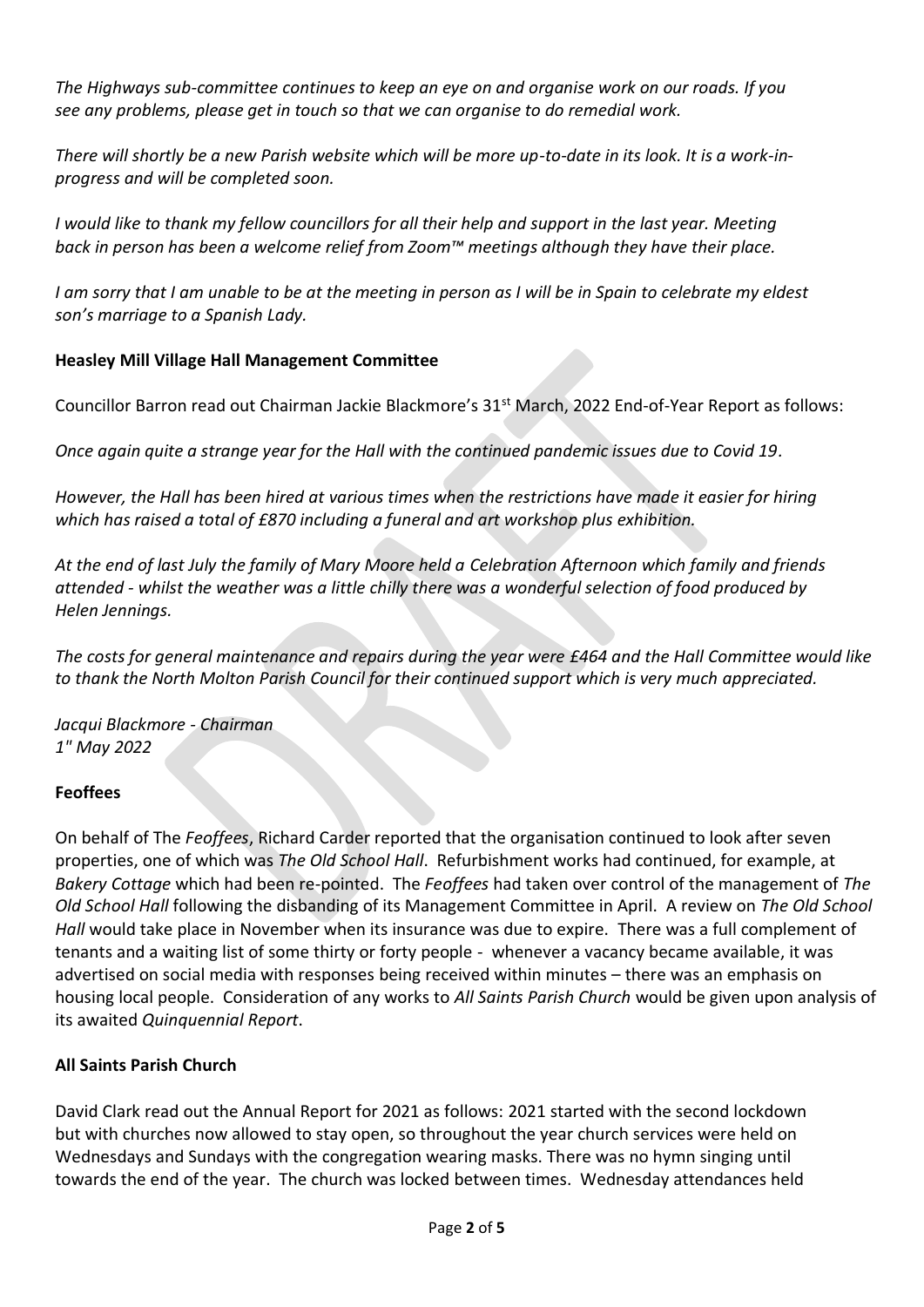up fairly well but the congregation for Sunday services was much reduced from pre-pandemic levels but did recover slightly towards the end of the year. The impact of the pandemic was appreciable: Lent lunches did not take place and no fund- raising events were organised.

Rev. Baker's sabbatical which was cancelled in 2020 took place between April and August and at the beginning of September he moved to become Vicar at Braunton. At about the same time, Rev. Alistair Foreman retired. The Edgemoor group was plunged into an interregnum. With no stipendiary clergy in the group, Rev. Alison Rogers headed up a small team of clergy: Canon Michael Rogers, Rev. Jane Lucas and Rev. Bryant Sanders, and they maintained our pattern of services for the rest of the year. During the Autumn, meetings were held to prepare the parish profile which would be part of the information pack sent to applicants.

The third wave of Covid, identified as the variant Omicron, arrived. The Harvest was celebrated in the Methodist Chapel followed by a bought-in buffet lunch which resulted in a smaller donation to the FCN than in previous years. The Remembrance Day service took place as usual around the memorial followed by the service in Church with a donation made to the Royal British Legion. Attendance at the Christmas services was limited by Omicron.

The grant from the Parish Council has enabled the Church Yard to be maintained to a high standard by Tim Cole. This Council has also contributed to the maintenance of the tower clock. The Common Fund payment in 2021 was £22,200.

The pandemic has had considerable impact on church finances with the unrestricted account showing a deficit of over £3,200 for the year.

The lychgates which are listed have to be repaired at an estimated cost of £1,500. Repair is in hand. Moving to the current year 2022, if I may make comment about the Interregnum. This month the vacancies are being advertised. Interviews will be held on July 7 and hopefully a Rector for the Edgemoor Group of Parishes, possibly supported by a spouse as part-time vicar, will be in place by late autumn.

**North Molton Sports Club & Community Centre** – Chairman Rob Kingdon explained the club's current management structure. The 2021 year-end accounts were in the process of being finalised to be made available at the club's A.G.M to be held on  $19<sup>th</sup>$  May, 2022 – there were currently no borrowings with income mainly raised from hire of the premises, memberships and kind donations. Successful applications had been made for some of the Covid grants during the pandemic – post-Covid had proved a successful period with current funds standing at £27.17k. There were 148 current members all enjoying the benefits of the clubhouse and reduced bar prices. The membership was expected to increase during the summer. One of the two men's football teams had reached the Devon County finals. There was affiliated roller-hockey, badminton, archery, skittles, and keep-fit classes. The venue was used by the *Premier Main Devon & Cornwall Constabulary* for police training, *The Libra School* for training, the *Rotary Club* for its meetings and the *Exmoor Beast Cycle Rally*. The key events which did take place in 2021 were *Mission Unbreakable* in support of the *North Devon Hospice*, *The North Devon Country Fair* in association with the *Above & Beyond Charity* & *Tesco*, and a successful *Youth Dynamo* cricket season. Looking forward, there was the *Queen's Platinum Jubilee* weekend taking place on 3<sup>rd</sup>- 5<sup>th</sup> June, a further *Summer Fair* on 21st August, *Mission Unbreakable* scheduled for 9th October, 2022 with an annual Skittles competition to be announced. Current projects and planned expense included summer pitch renovations conducted in association with the *Football Federation* for which a grant had been received in May 2021 and bar renovations in association with *St Austell Breweries*. A new website was intended to be launched in 2022. Two proposed new football stands were expected to be announced with planning this year. A *Football Association* defibrillator was expected to be installed in May 2022.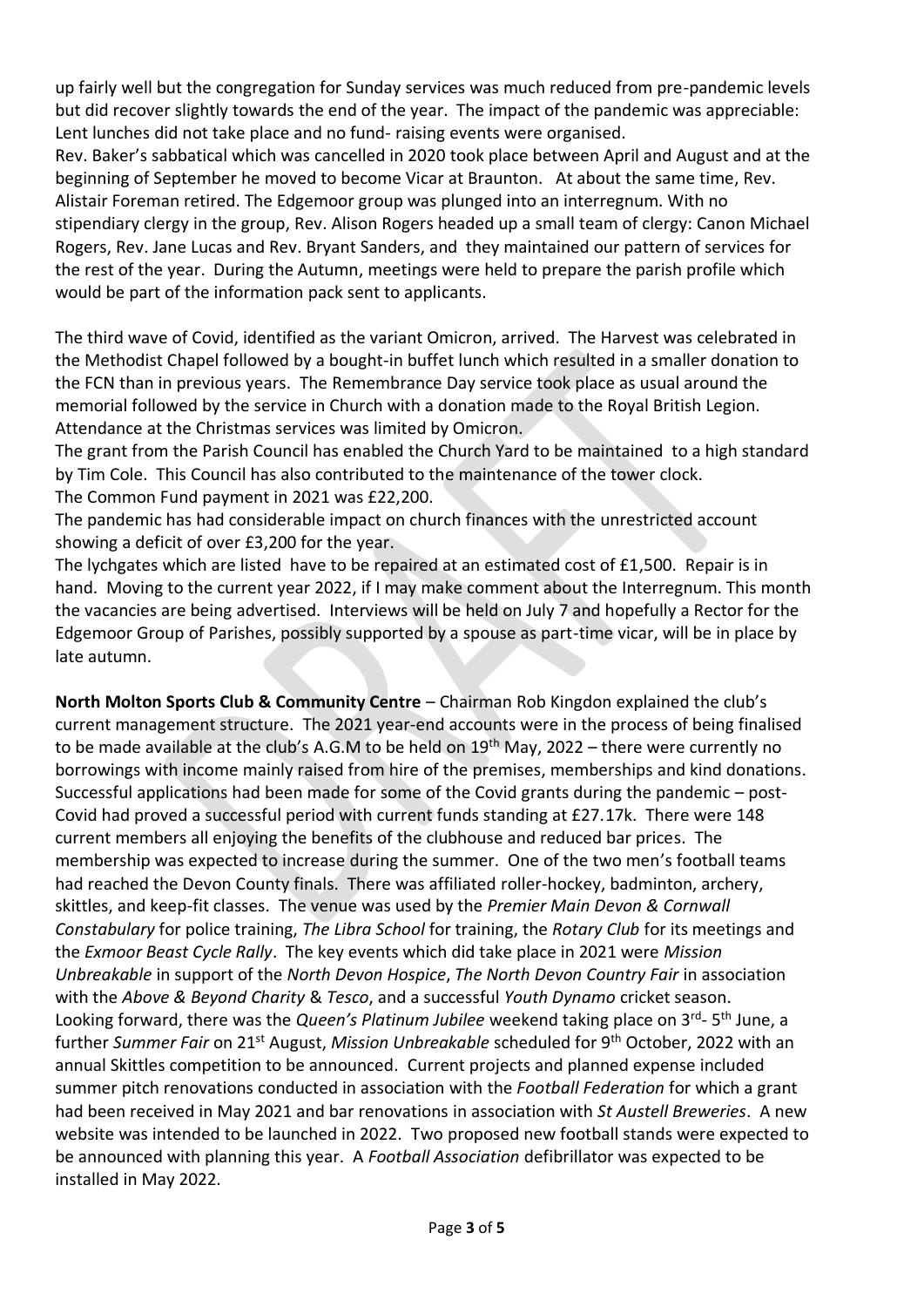**Parish Council Highways Report** – Councillor Milne kindly provided her report as follows:

## *Highways Report May 2022*

During the year 2021/2022 the Highways sub-committee has contracted sub-contractors to carry out the following works in the Parish:

## *1 Drainage Hot Spots*

lan Woolacott has carried out work on Warkleigh Hill and the Libra school, in Heasley Mill, at Roy Richards' shed and around Yarde Down clearing gullies in the flooding hot spots.

## *2 Verge/Hedge trimming*

lan Woolacott has carried out all the verge and hedge trimming in the parish during the year.

#### *3 Weed-spraying*

A & B carried out the first spray as SMTC were unable to do it due to COVID. SMTC carried out the second spray.

## *3 Edge-ploughing and gully-clearing*

Edge-ploughing was not carried out during this year due to contractor illness. However, the contractor Jonney Butt has carried out 4 days of edge-ploughing during April. The stretches of roads ploughed were Huntstone Cross to Coombeshead cross and Flitton Green and Holewater to Yarde Down where several gullies were discovered and these are going to be cleared by lan Woollacott. There is a schedule of further edge-ploughing priorities which the contractor will complete during winter 22/23.

Other matters to report:

## *5 Gritting*

No gritting was required during the year. The Parish still has stocks of salt and grit for winter 22/23.

#### *6 Finger Posts*

Many of the finger posts in the parish are in a poor state. DCC has repaired some of them but they all need to be cleaned. This can be done easily with some wet grass or a wet cloth and some have been cleaned by members of the Highways Committee and other individuals.

## *7 Resurfacing Work*

DCC has re-surfaced some roads in the Parish including the road to Nadrid, which is being used more frequently since the junction closures at Borners Bridge. The road at Sannacott has been repaired and other roads in the parish have been re-surfaced during the year.